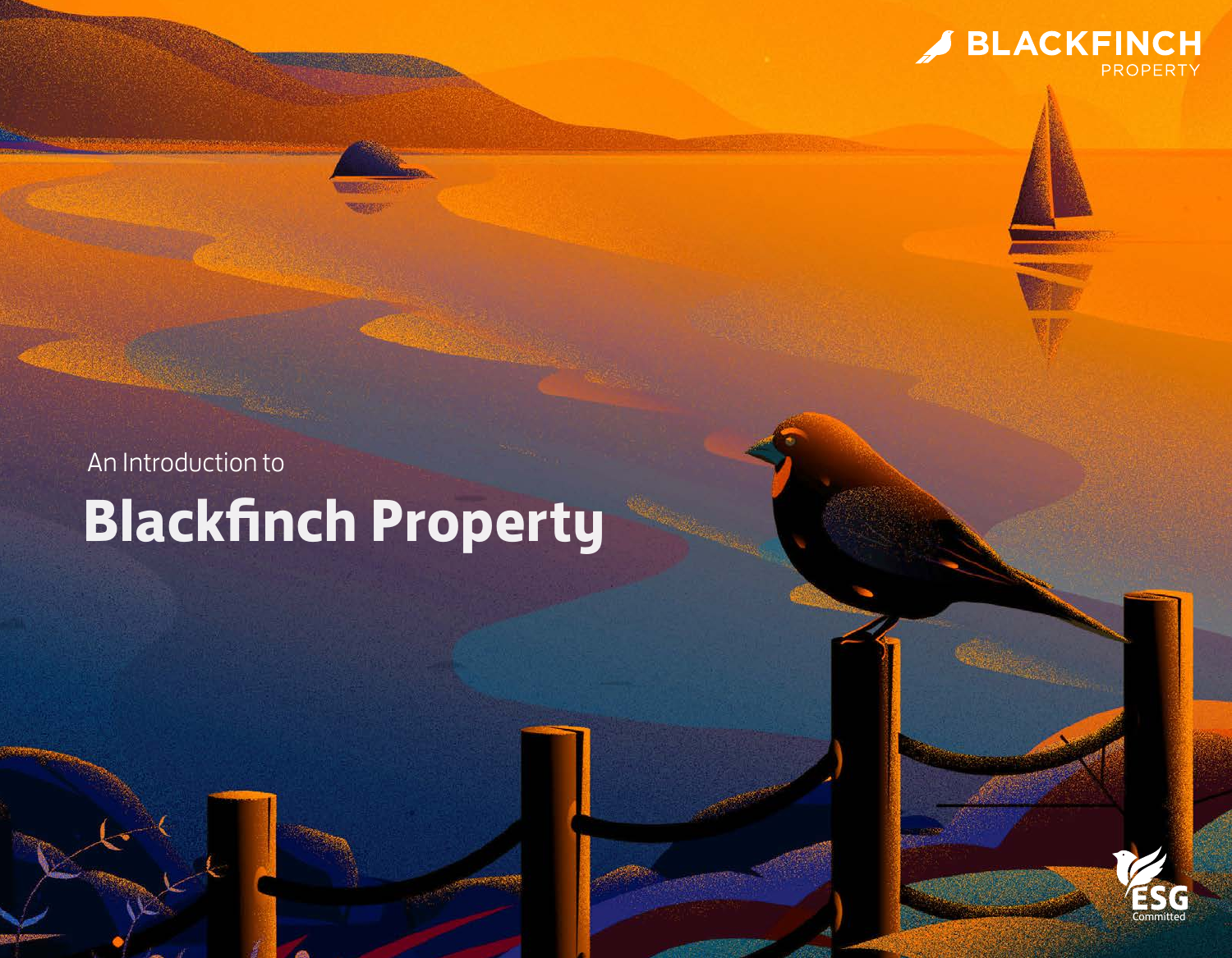# **Welcome to Blackfinch Property**

Since 2014, Blackfinch Property has been helping to support the UK housing sector by offering financing for residential and commercial property development.

We work with like-minded, forward-thinking property developers who believe in using sustainable materials and building practices. We look to lend in new and growing sectors, and always go above and beyond to deliver.

Our Environmental, Social and Governance (ESG) principles are core to our lending processes, and integral to how we work. We apply them to every loan in which we participate, and we work hard to identify borrowers and lending opportunities that align with our principles. Our ambition is to put our loans to good use, helping to revive local areas and regional economies, and encouraging the development of innovative and imaginatively constructed properties such as eco-homes, social housing and supported living.



**Richard Cook**  *Founder and CEO of Blackfinch Group*

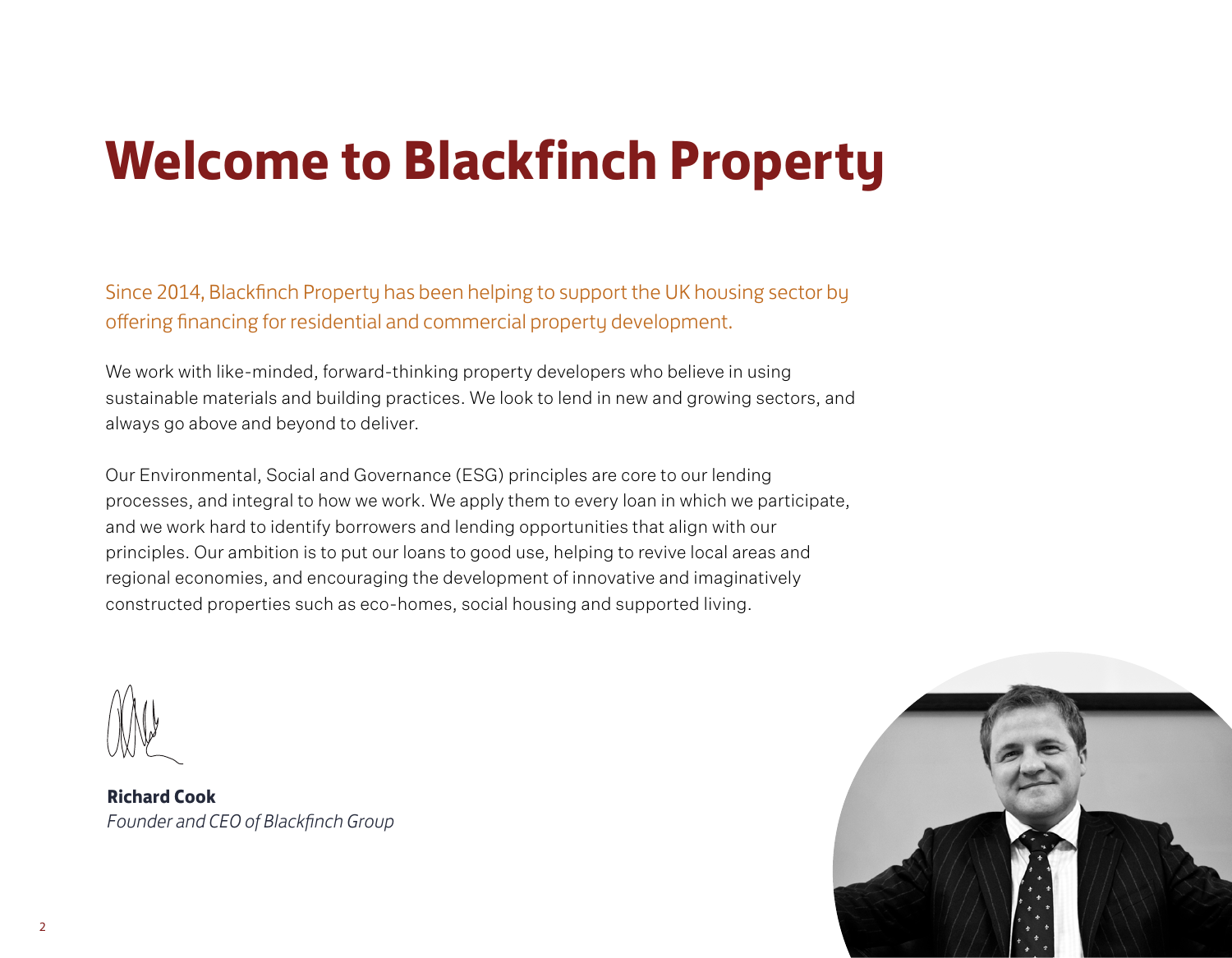# **Lending Criteria**

Borrowers should ideally be established developers with a strong financial history

Completion of satisfactory due diligence including a red book valuation report, report on title, and where construction is involved, an independent monitoring surveyor report

We usually provide senior debt, but also consider stretched senior

Development should be low risk in terms of use, valuation and exit

We take a first charge over the property

Loan term typically from 6 to 24 months, but we will consider outside this range

Loan amounts typically £500,000 to £10m

Loan to value (LTV) typically no more than 70%

Loan to cost typically no more than 85%

Geographical coverage across the UK

Lending against both residential and commercial property

### **About us**



We consider loans on case-by-case basis.

 $\circ$   $\left( f\right)$   $\circ$ Offering Competitive rates



Aiming to build lasting relationships with our developer clients and to grow alongside them.



Looking for new development partners.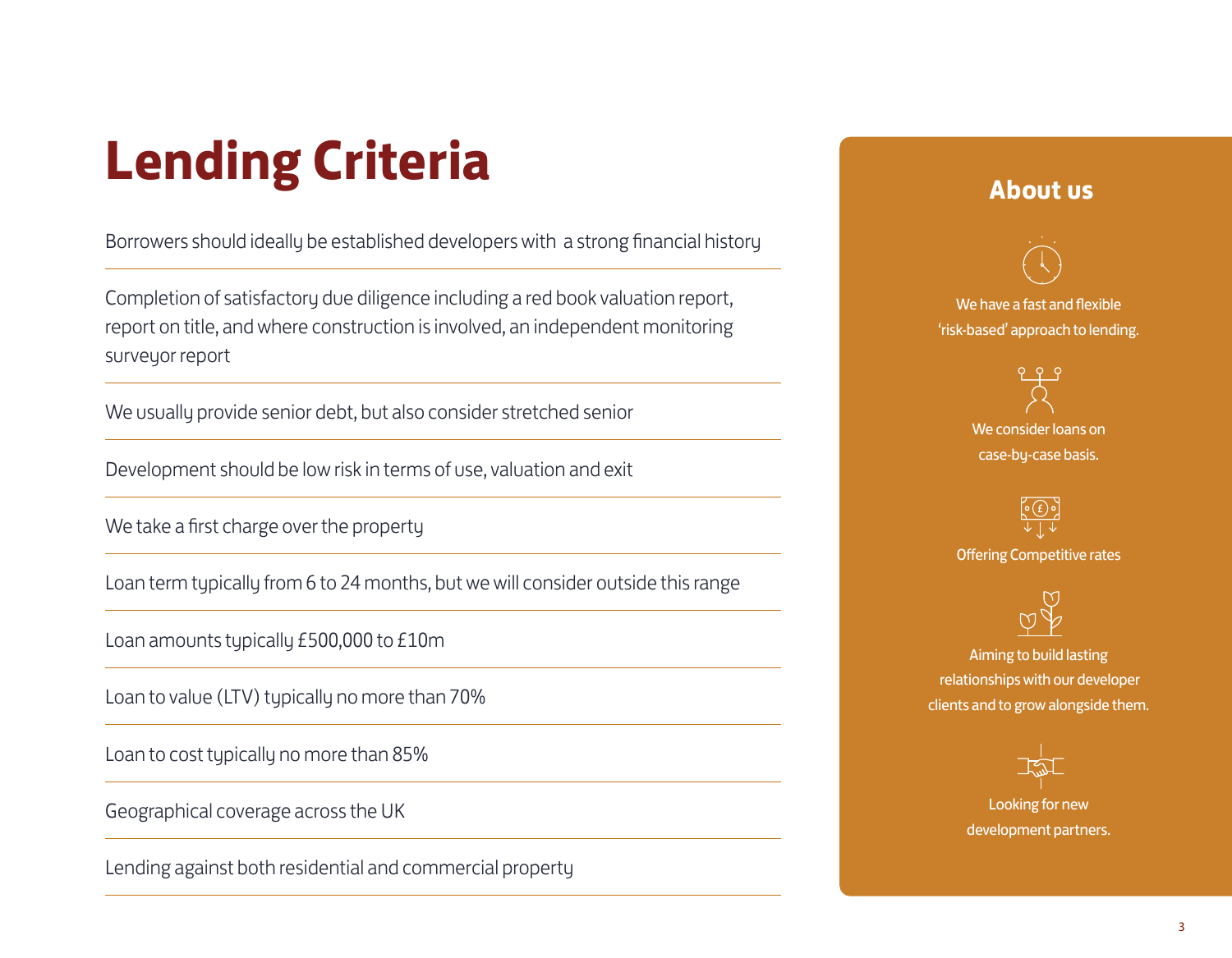# **Meet the Blackfinch Property Commercial Team**

Blackfinch Property brings a hub of investment expertise and offers a bespoke approach to each loan, with specialisms in short term bridging finance and development lending.

The Blackfinch Property team includes property financing professionals, as well as three accountants and an in-house legal team of five as a unique feature.







**John Hartigan** Senior Investment Manager



**Ian Ford** Investment Manager



**Philip Downie** Investment Manager



**Nicola Mayes** Investment Manager



**Lucas Cutts** Investment Analyst



**Jordon Kong** Investment Analyst



**Emily Dunn** Investment Assistant



**Jason Wong** Investment Assistant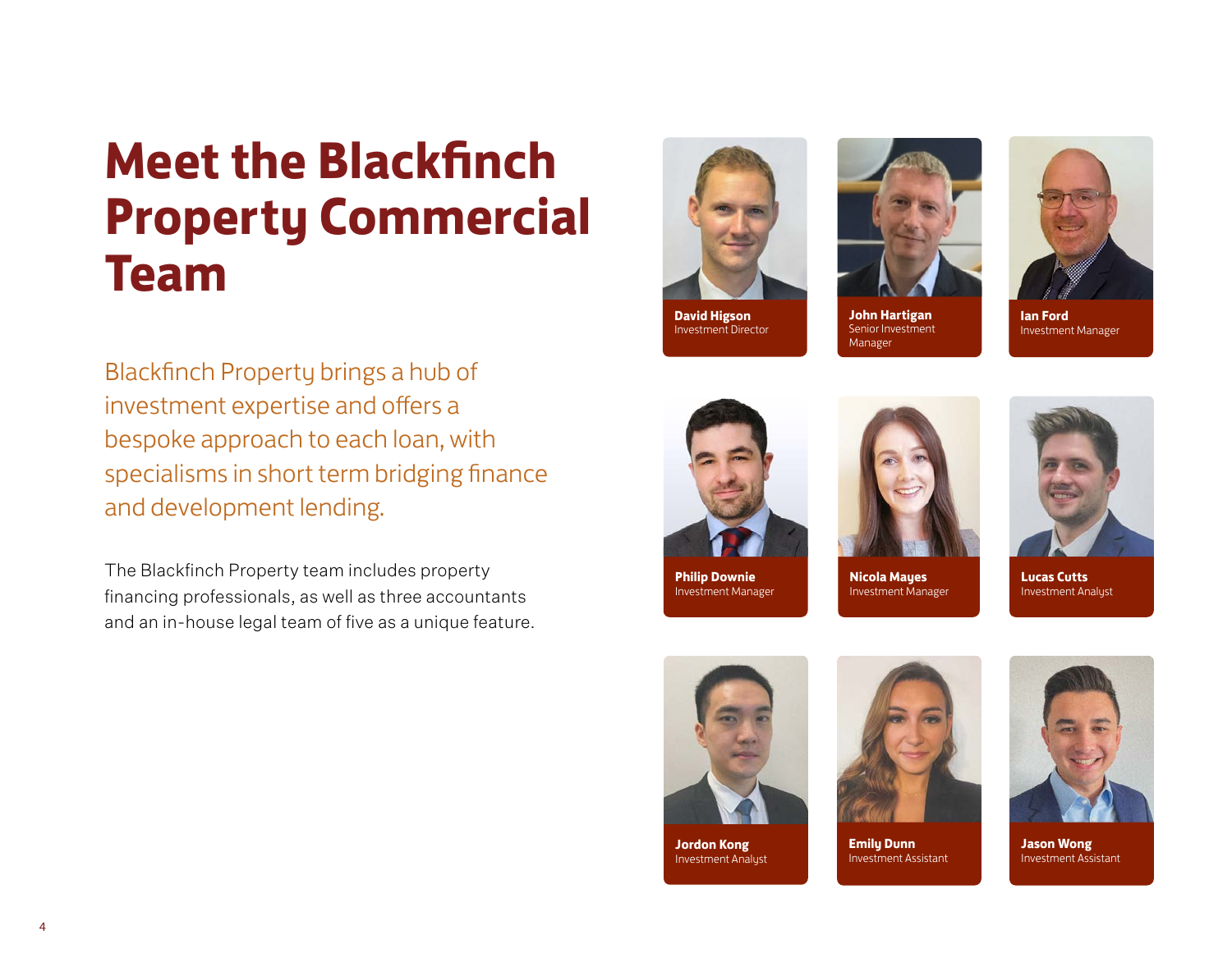# **Unique Selling Points (USPs)**



#### **Deal Team**

Every deal we undertake benefits from its own structured 'Deal Team'. This means the dedicated Deal Manager is supported by a Deal Analyst and two legal staff. Our aim is to ensure that throughout the lifecycle of the loan from appraisal to redemption there is always someone on hand that has a thorough understanding of the transaction.



#### **Secure Funding**

As a fully-funded lender, we can make investment decisions without requiring external approval or having to raise funds after agreeing terms. So, when we say we can provide funding, our clients are certain we can deliver.



#### **Asset Management Approach**

As the lending companies that Blackfinch Property manage are cash backed, they have no capital adequacy requirements like a bank, meaning we can take a longerterm approach to lending, understanding that delays in construction and sales are common. This means we can assist borrowers to ensure the build is completed, and ensure that full value from the development can be realised.



#### **Building Lasting Relationships**

We believe in developing long-term relationships with ambitious borrowers. That's why many developers choose to come back to us for their lending needs time and again over multiple projects. Our relationship-based approach ensures that developers can grow and thrive alongside a supportive lender.



#### **In-House Legal Team**

As legal delays are one of the biggest concerns from property developers, we have eliminated the problem by bringing the finance and security document process in-house. This enables quicker turnaround times and fewer errors. The team also has specialist expertise in property law and construction law. To help make commercial sense of the often heavily caveated advice external advisors provide.



#### **Commercial Approach**

We are still small and nimble enough to provide a fast and responsive service with quick access to decision makers. We understand property development and many of the team or members of our Investment Committee have first-hand experience in development and so understand the importance of a pragmatic and commercial approach.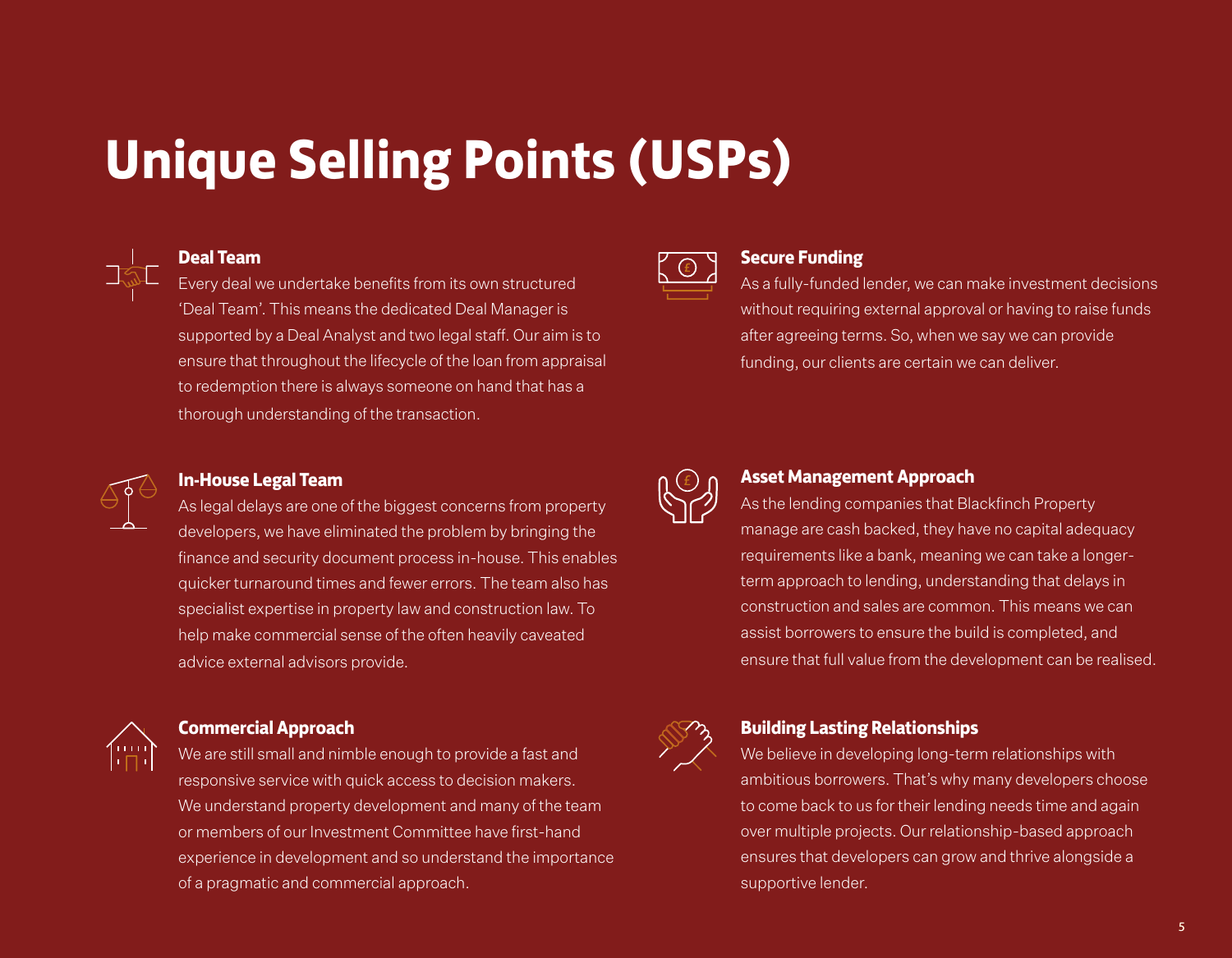### **Recent Loans**



12-month bridging loan for care homes in Glasgow. The loan allows for the refinance of two successful care homes. The bridge ensured the borrower could repay their high street lender and take advantage of a reduced debt level.

#### **LTV 65%**

**£2.3m Loan Facility**



Residential development of 27 units, a mix of 1 and 2 bed apartments across 6-storeys in central Manchester. The loan is for a duration of 18 months.

### **LTV 65%**

#### **£4m Loan Facility**

### **Sileby** *Leicestershire*



£9.1m development loan used to fund the first stage of a three-phase project to deliver 44 units in Leicestershire. The location is a former refuse site and an 18-month loan term.

### **LTV 65%**

#### **£9.1m Loan Facility**

# **Brynderw** *Aberystwyth*

Development loan for the acquisition of former student halls of residence located in Aberystwyth city centre, for conversion into 30 residential apartments. The loan is for a duration of 18 months.

#### **LTV 48%**

**£1.9m Loan Facility**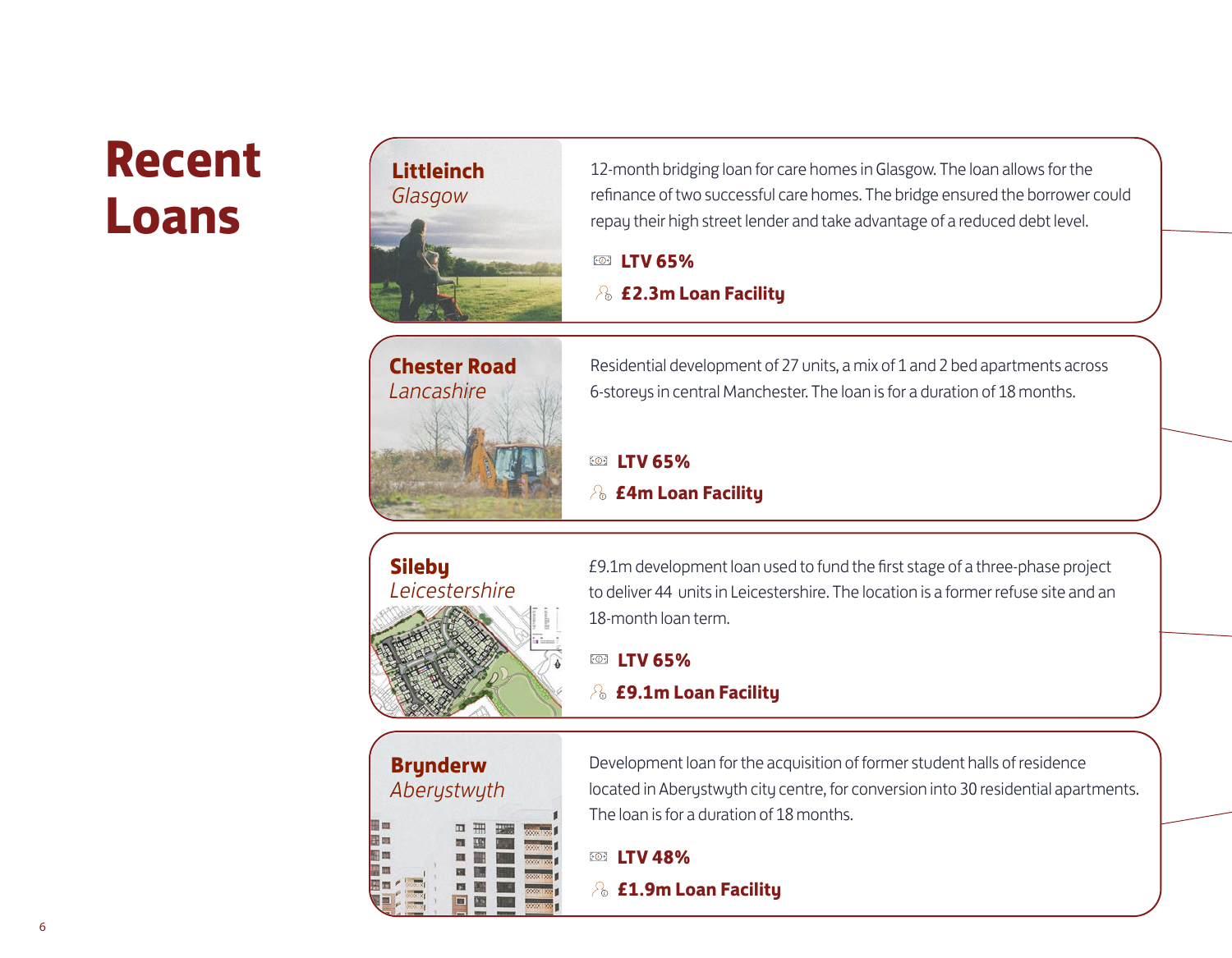Our loan book is diversified across regions and sectors, supporting the many areas where funding is needed. Lending covers both residential and commercial property (with the latter including leisure, retail, healthcare, student accommodation, supported living, industrial and office). With limited funding from mainstream entities, developers turn to us as a specialist lender.

m

O

 $\bigcirc$ 

ö